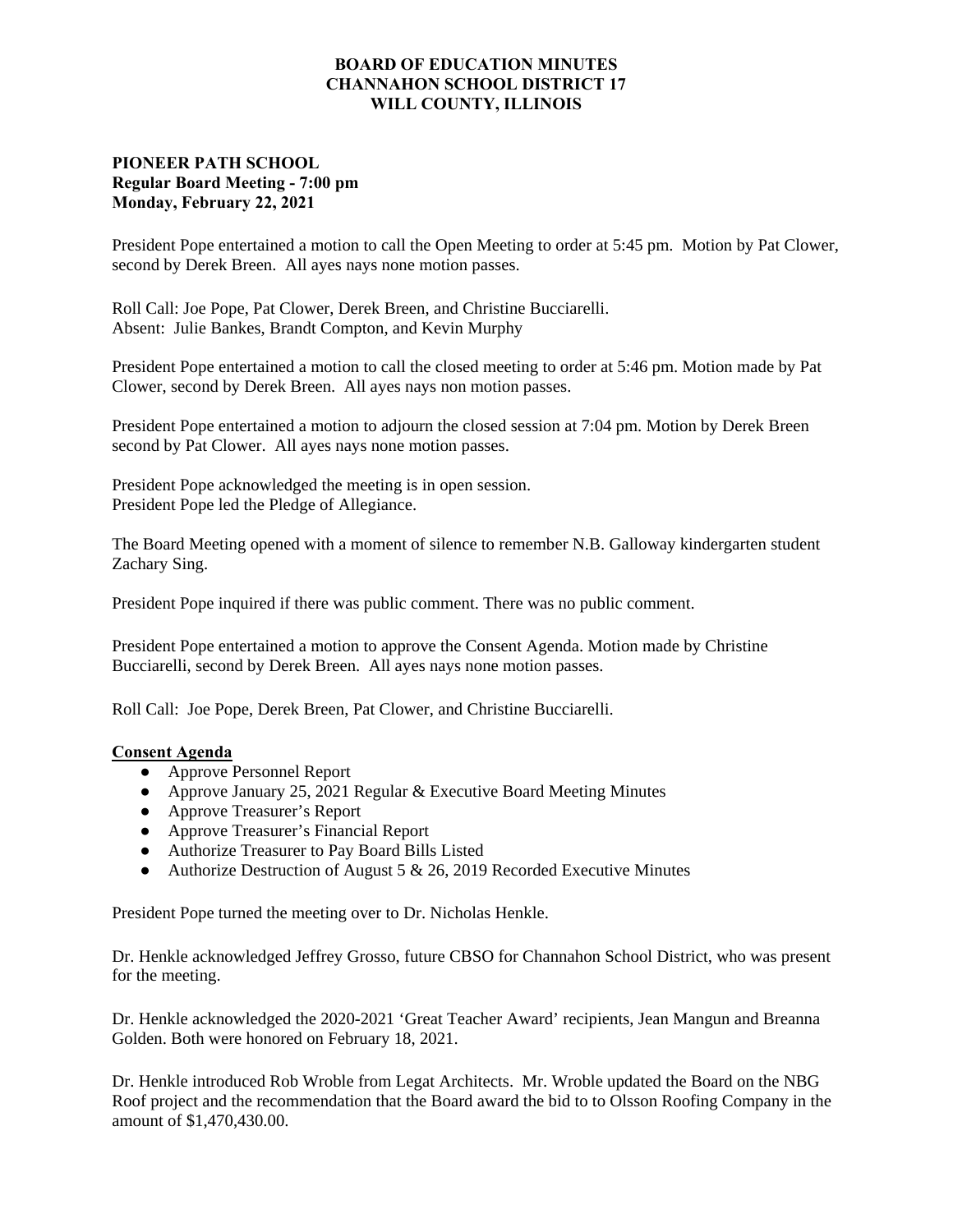Dr. Henkle recommended the Board consider operating one more year, utilizing current Teaching staff and Custodial staff for 2021-2022 school year in all schools. Board agreed for Dr. Henkle to bring back for action at the March 22, 2021 Board meeting.

Dr. Henkle reminded the Board of the Minimum Wage Mandate (PA-1072). The Board took action at the February 2020 Board meeting to increase wages for non-certified employees the greater of \$1.00/hr. increase or a 5% increase on a year to year basis from FY22 through FY25. Dr. Henkle to bring back for action at the March 22, 2021 Board meeting.

Dr. Henkle recommended the Board approve Policy 4:55 with a new amendment to policy to include in item #5 "in-person purchases". President Pope entertained a motion to approve Policy 4:55 with new a new amendment to policy to include in item #5 "in-person purchases". Motion by Derek Breen second by Joe Pope. All ayes nays none motion passes.

Roll Call: Derek Breen, Pat Clower, Christine Bucciarelli, and Joe Pope.

Dr. Henkle recommended the Board approve the amended FY22 Calendar. President Pope entertained a motion to approve the FY22 Calendar. Motion by Derek Breen second by Joe Pope. All ayes nays none motion passes.

Roll Call: Christine Bucciarelli, Joe Pope, Derek Breen, and Pat Clower.

Dr. Henkle recommended the Board approve the establishment of a non-certified sick/vacation bank to support non-certified employees being treated for catastrophic illness or injury. President Pope entertained a motion to approve the establishment of a non-certified sick/vacation bank to support noncertified employees being treated for catastrophic illness or injury. Motion by Christine Bucciarelli second Pat Clower. All ayes nays none motion passes.

Roll Call: Pat Clower, Christine Bucciarelli, Joe Pope, and Derek Breen.

Dr. Henkle recommended the Board approve the SOWIC Resolution Ratifying an Amendment to the Articles of Agreement. This amendment makes changes to provisions of Article III, section 6 Programs' related to withdrawal from and resumption of participation in the Cooperative. President Pope entertained a motion to approve the resolution to amend provisions of "Article III", Section 6 Programs in the SOWIC Articles of Agreement. Motion by Joe Pope second by Christine Bucciarelli. All ayes nays none motion passes.

Roll Call: Joe Pope, Derek Breen, Pat Clower, and Christine Bucciarelli.

Dr. Henkle recommended the Board approve the \$1,000/monthly donation to the IESA for the remainder of the 2020-2021 school year or as directed by the Board to cease payments. President Pope entertained a motion to approve the \$1,000/monthly donation to the IESA for the remainder of the 2020-2021 school year or as directed by the Board to cease payments. Motion by Derek Breen second by Pat Clower. All ayes nays none motion passes.

Roll Call: Derek Breen, Pat Clower, Christine Bucciarelli, and Joe Pope.